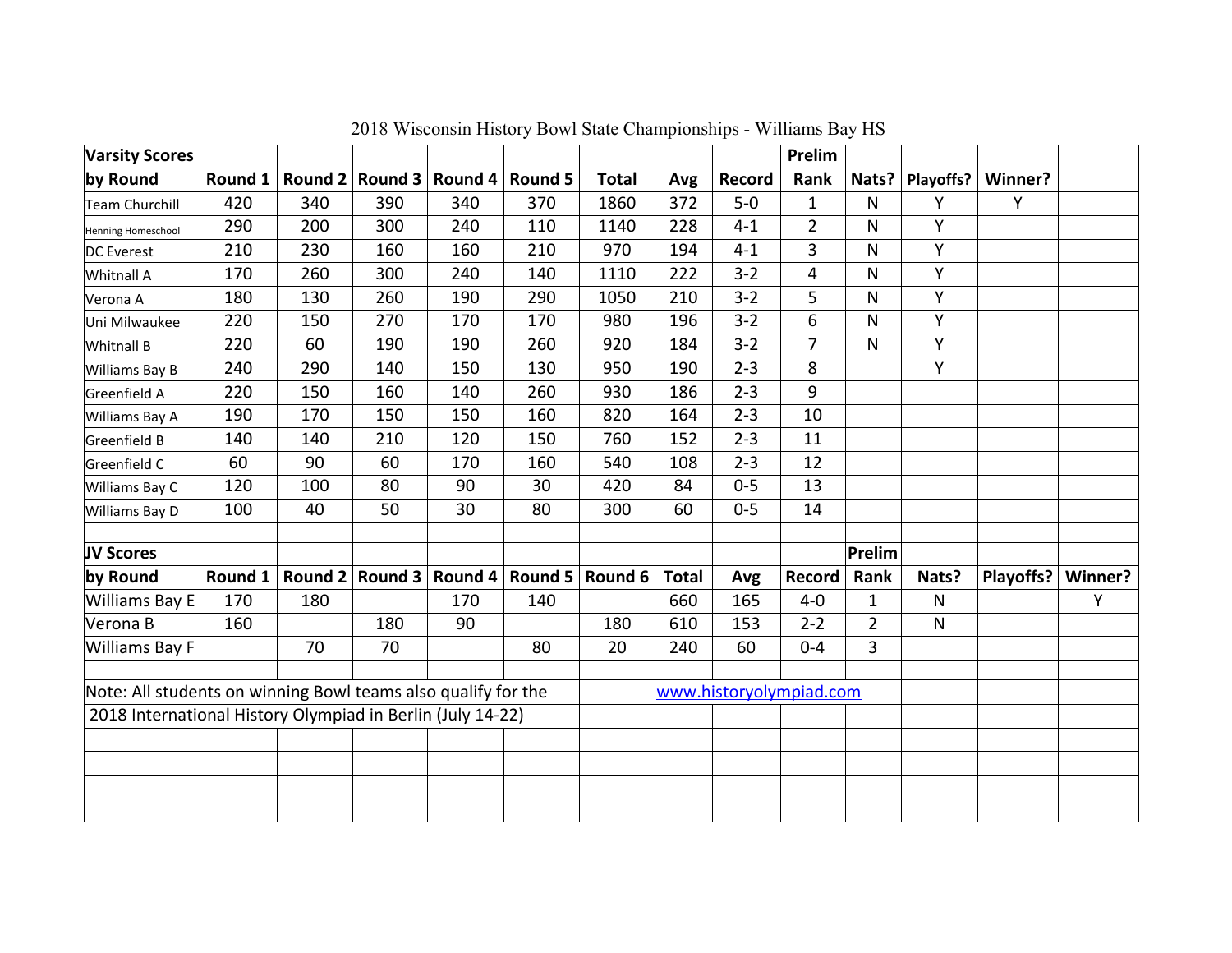| <b>Team Matchups by Round</b> |               |                 |               |                 |               |  |  |  |
|-------------------------------|---------------|-----------------|---------------|-----------------|---------------|--|--|--|
| Round 1                       | <b>Scores</b> | <b>Round 2</b>  | <b>Scores</b> | <b>Round 3</b>  | <b>Scores</b> |  |  |  |
| US Milwaukee                  | 220           | WB <sub>B</sub> | 290           | Verona B        | 180           |  |  |  |
| Greenfield B                  | 140           | WB <sub>D</sub> | 40            | WB F            | 70            |  |  |  |
|                               |               |                 |               |                 |               |  |  |  |
| Williams Bay E                | 170           | Whit A          | 260           | DC Ever         | 160           |  |  |  |
| Verona B                      | 160           | Whit B          | 60            | WB A            | 150           |  |  |  |
| Henning                       | 290           | <b>DC</b> Ever  | 230           | Henning         | 300           |  |  |  |
| Whitnall A                    | 170           | Green C         | 90            | WB C            | 80            |  |  |  |
|                               |               |                 |               |                 |               |  |  |  |
| Whitnall B                    | 220           | Churchill       | 340           | <b>USM</b>      | 270           |  |  |  |
| Williams Bay A                | 190           | Verona A        | 130           | Whit B          | 190           |  |  |  |
|                               |               |                 |               |                 |               |  |  |  |
| Greenfield A                  | 220           | Henning         | 200           | Whit A          | 300           |  |  |  |
| Greenfield C                  | 60            | <b>USM</b>      | 150           | Green A         | 160           |  |  |  |
|                               |               |                 |               |                 |               |  |  |  |
| Williams Bay B                | 240           | Green B         | 140           | Green B         | 210           |  |  |  |
| Williams Bay C                | 120           | WB C            | 100           | WB <sub>D</sub> | 50            |  |  |  |
|                               |               |                 |               |                 |               |  |  |  |
| Team Churchill                | 420           | WB A            | 170           | Verona A        | 260           |  |  |  |
| Williams Bay D                | 100           | Green A         | 150           | WB B            | 140           |  |  |  |
|                               |               |                 |               |                 |               |  |  |  |
| DC Everest                    | 210           | WB <sub>E</sub> | 180           | Churchill       | 390           |  |  |  |
| Verona A                      | 180           | WBF             | 70            | Green C         | 60            |  |  |  |
|                               |               |                 |               |                 |               |  |  |  |
| Round 4                       | <b>Scores</b> | Round 5         | <b>Scores</b> | Round 6         | <b>Scores</b> |  |  |  |
| Greenfield C                  | 170           | Green A         | 260           | Verona B        | 180           |  |  |  |
| Williams Bay B                | 150           | WB C            | 30            | WB F            | 20            |  |  |  |

2018 Wisconsin History Bowl State Championships - Williams Bay HS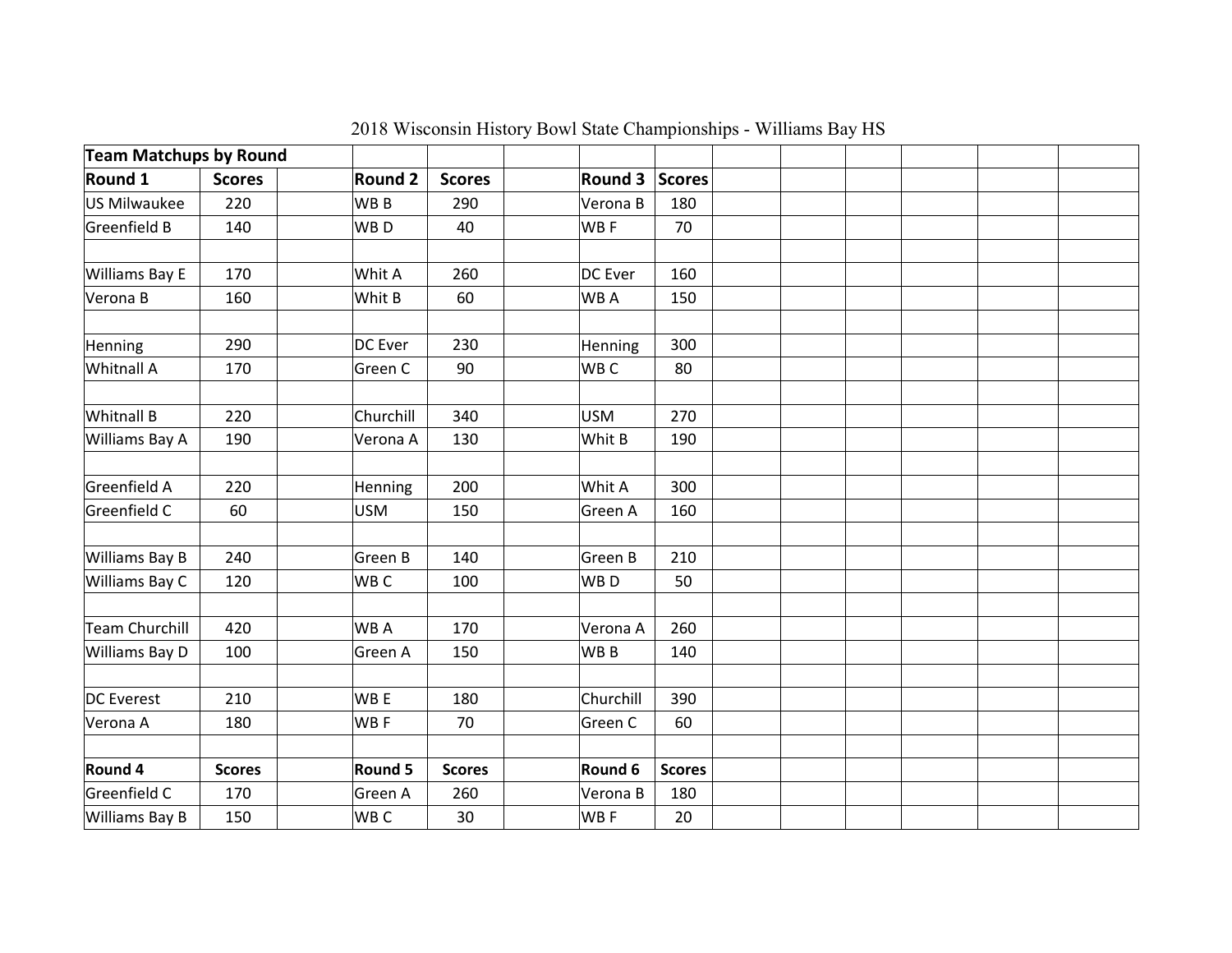| Verona A            | 190       |           | <b>WBA</b>      | 160     |               |  |  |  |  |
|---------------------|-----------|-----------|-----------------|---------|---------------|--|--|--|--|
| Greenfield B        | 120       |           | WB B            | 130     |               |  |  |  |  |
|                     |           |           |                 |         |               |  |  |  |  |
|                     |           |           |                 |         |               |  |  |  |  |
| Williams Bay E      | 170       |           | Churchill       | 370     |               |  |  |  |  |
| Verona B            | 90        |           | Whit A          | 140     |               |  |  |  |  |
|                     |           |           |                 |         |               |  |  |  |  |
| US Milwaukee        | 170       |           | Whit B          | 260     |               |  |  |  |  |
| Greenfield A        | 140       |           | WB <sub>D</sub> | 80      |               |  |  |  |  |
|                     |           |           |                 |         |               |  |  |  |  |
| Whitnall A          | 240       |           | DC Ever         | 210     |               |  |  |  |  |
| DC Everest          | 160       |           | <b>USM</b>      | 170     |               |  |  |  |  |
|                     |           |           |                 |         |               |  |  |  |  |
| <b>Whitnall B</b>   | 190       |           | Green C         | 160     |               |  |  |  |  |
| Williams Bay C      | 90        |           | Green B         | 150     |               |  |  |  |  |
|                     |           |           |                 |         |               |  |  |  |  |
| Henning             | 240       |           | WB E            | 140     |               |  |  |  |  |
| Williams Bay D      | 30        |           | WB F            | 80      |               |  |  |  |  |
|                     |           |           |                 |         |               |  |  |  |  |
| Churchill           | 340       |           | Verona A        | 290     |               |  |  |  |  |
| Williams Bay A      | 150       |           | Henning         | 110     |               |  |  |  |  |
|                     |           |           |                 |         |               |  |  |  |  |
| <b>Final Rounds</b> |           |           |                 |         |               |  |  |  |  |
| Quarterfinal 1      | 1st 1/4   | 2nd $1/4$ | 3rd 1/4         | 4th 1/4 | <b>Totals</b> |  |  |  |  |
| (1)Churchill        | 80        | 100       | 80              | 100     | 360           |  |  |  |  |
| $(8)$ Will. Bay B   | 10        | 0         | 40              | 10      | 60            |  |  |  |  |
|                     |           |           |                 |         |               |  |  |  |  |
| Quarterfinal 2      | 1st $1/4$ | 2nd $1/4$ | 3rd 1/4         | 4th 1/4 | <b>Totals</b> |  |  |  |  |

2018 Wisconsin History Bowl State Championships - Williams Bay HS